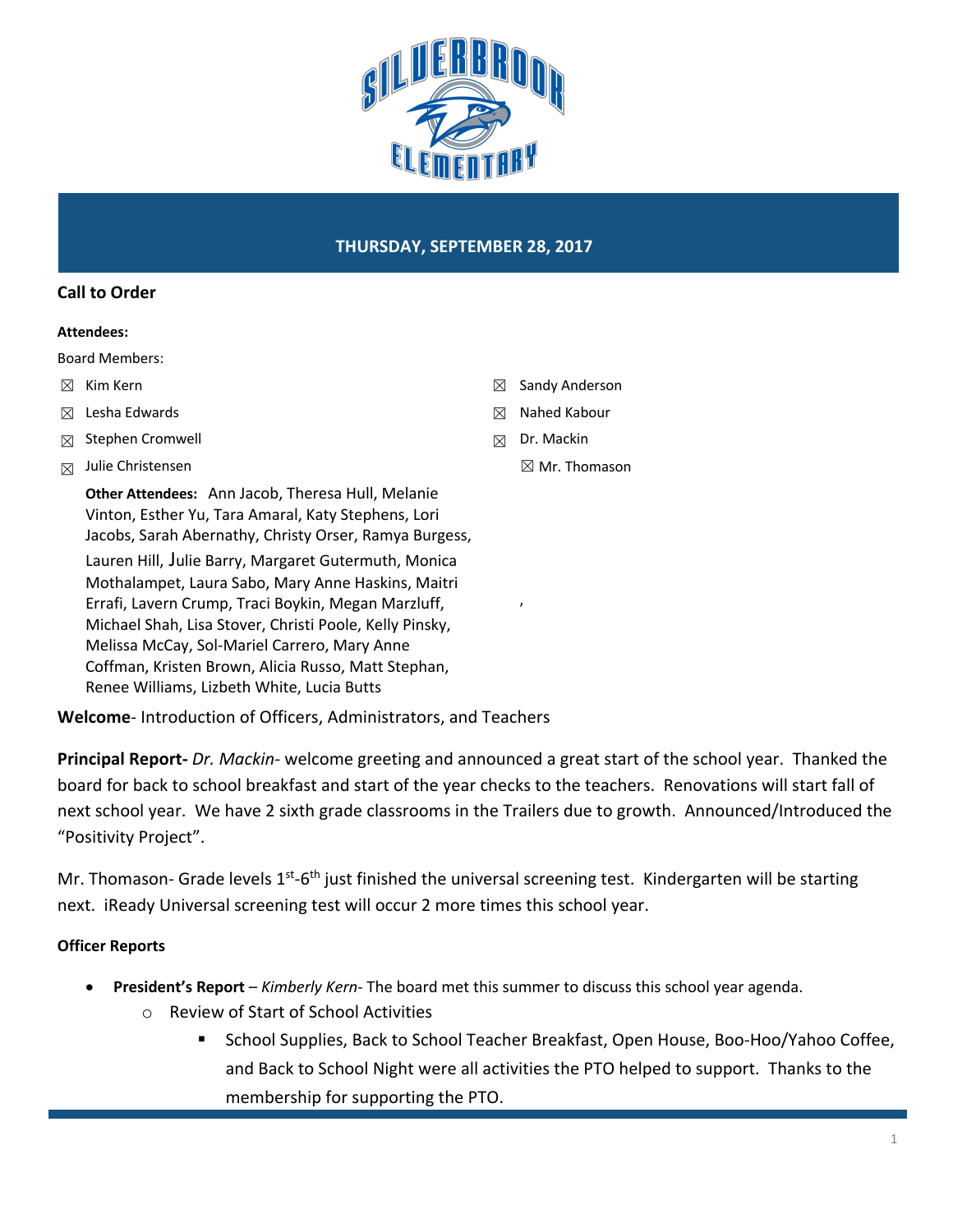

- $\circ$  Seahawk STOMP- October 13<sup>th</sup> with a rain date of October 20<sup>th</sup>. Sandy will discuss more with the VP Fundraising report
- o Organizational Updates- Organizational chart with committees was presented. There is room for more volunteers if you are interested.
- **Secretary's Report**  *Lesha Edwards*
	- o May Meeting Minutes: Reviewed and Approved
- **Treasurer's Report** *Stephen Crowell*
	- o Proposed 2017-2018 Budget for Approval: VOTE
	- $\circ$  Year-to-Date Budget Update-There was a surplus of \$12,000 the general admission approved the revised budget of giving the surplus back to the school. A new fund for renovations supplement was created which \$4,000 was placed in that fund. The capital improvement fund was given an additional \$1,000. There were several budget questions from the membership about the use of the capital improvement fund and field trip funds. Dr. Mackin gave further explanation into these funds. The 2017-18 PTO budget was approved.
- **VP of Social Activities Report** *Julie Christensen-* Julie discussed events from the planned events schedule. Safe high schoolers partnering with SES is one of the events to look out for.
- **VP Program's Report-** Nahed Kabour
	- $\circ$  Fall after School Enrichment Programs are going well. Parents who would like to volunteer with the after school programs can look on the website and sign up to volunteer. Also, if you have suggestions for new classes please email the board at info@silverbrookpto.org
- **VP Fundraising Report-** Sandy Anderson- STOMP budget is broken down in 3 sections: PTO Community Sponsors, Student Pledges and Stomp event expenses. STOMP is the schools single fundraiser of the year and it funds all of the events for the calendar year and it allows the PTO to donate much more back to the school.
	- o Seahawk STOMP: *October 13th* the rain date is October 20th. Volunteers are asked to sign up to assist through signup Genius, volunteers are really needed.
		- § Student Pledge Sheets Sent Home in Wednesday Folders: September 27th
		- Parent and Community Sponsor Registration/Donation at www.silverbrookpto.org
	- o Spiritwear
		- September 29<sup>th</sup> is the last day for ordering spirtwear. Spirtwear will be delivered to the classrooms by the end of October.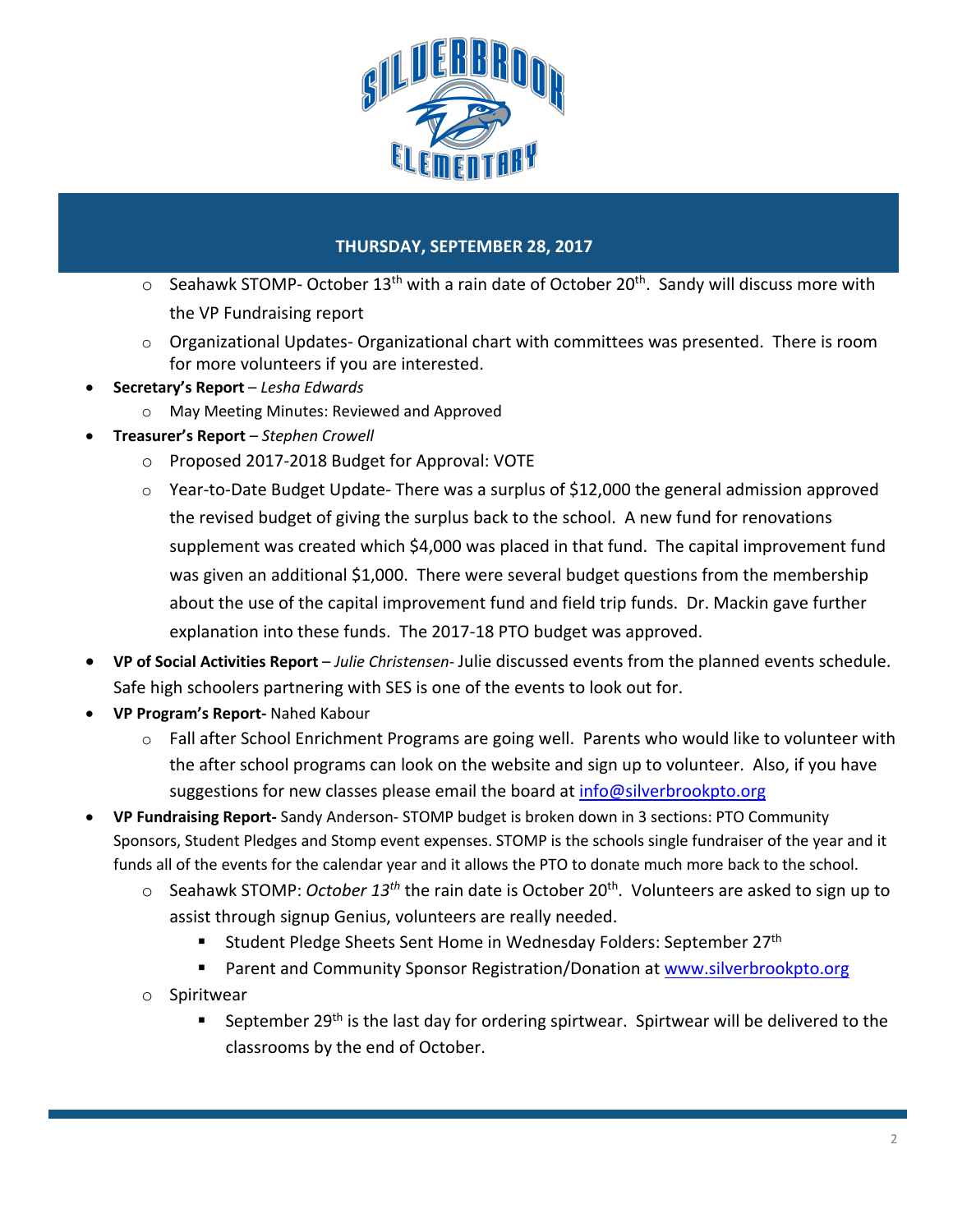

- § Spirit Sticks are doing well. We will opportunities for the students to purchase sticks throughout the year.
- $\circ$  PTO Membership sign up at www.silverbrookpto.org

## **Committee Reports**

Military Connections – Major Orser- this is a new committee. The school has about 200 kids and many retired veterans and staff. The committee will welcome new families, provide resources for the school and community and foster connections with other military families. Our goal is to share information and promote awareness. Silverbrookmilitaryconnections.com is a way to contact us. April is the month of the military child. Please look forward to other activities by this committee.

- Hospitality Megan Marzluff- The goal is to support the staff and teachers
- In-School Assemblies Megan Marzluff- The first assembly went really well. Currently looking for a second assembly for the school year.
- Box Tops Kelly Pinsky-October  $10^{th}$ , is the first collection deadline. Any idea was suggested that it might be helpful to send a picture of some of the items to collect.
- Fall Restaurant Night Alicia Russo-Squisitos restaurant near the Giant off 123 has agreed to a restaurant night for the school, possibly early November. Look out for more information.
- School Supplies Traci Boykin- 203 school kits were ordered and distributed
- Odyssey of the Mind Kimberly Kern provided an update. A meeting will be held for those interested. The teams will be formed and practices will start in October. Volunteer coaches are needed for each team.
- Technology Sandy Anderson
	- $\circ$  PTO Website Updates-Please look here for the many updates. We use the website to purchase items.
	- o Sign up Genius is used for all volunteer opportunities
	- o Social Media: Facebook, Twitter, Pinterest
	- o Myschoolanywhere- Look for an email to upload families. My school is for directory and room parent usage.
- Lorton Community Action Center- Renee Williams- We will be doing a toy and food drive again this year to support the community center. Silverbrook's recycling line also has a contract with the Lorton Community Center.